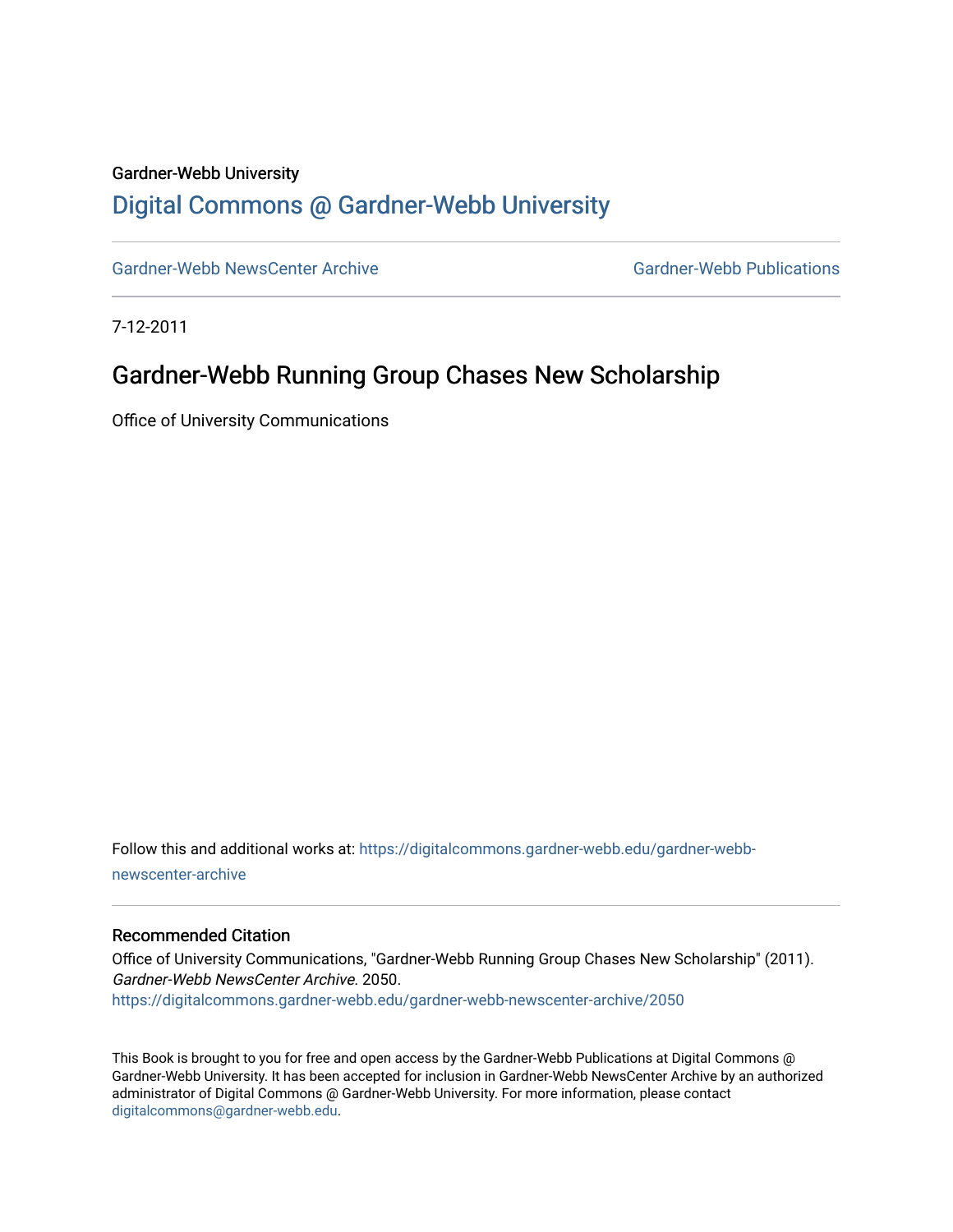# **Gardner-Webb Running Group Chases New Scholarship**

**webpublish.gardner-webb.edu**[/newscenter/gardner-webb-running-group-chases-new-scholarship-2/](https://webpublish.gardner-webb.edu/newscenter/gardner-webb-running-group-chases-new-scholarship-2/)

Office of University Communications **Communications** July 12, 2011

*Faculty, Staff, and Students Run Half Marathon for "Doc" Hunt Scholarship Fund*

[Gardner-Webb Running Group](http://152.44.63.252/newscenter/?attachment_id=834)

Last fall, 18 Gardner-Webb faculty and staff completed the Charlotte Thunder Road Half Marathon as part of Dr. Jeff Hartman's "Running With a Purpose" fitness

group. This spring, the group tackled the Hickory Charity Chase Half Marathon, but their accomplishment was less significant for the miles they logged than for the "purpose" they championed: a new scholarship to honor longtime professor of physical education and wellness, and current Dean of Student Development, Dr. Delores "Dee" Hunt.

Since 1978, Hunt—whom everyone affectionately calls "Doc"—has served several terms as chair of the Physical Education, Wellness, and Sport Studies (PEWSS) department, two stints as GWU's head volleyball and softball coach, and, most notably, as the first dean of the School of Education, overseeing that program's inception and accreditation in the mid-90s. Now, her position as Dean of Student Development best symbolizes what she has stood for all along: developing students into capable citizens and faithful people.

As Hunt's colleague, Hartman was thrilled for her recent promotion, but he sorely felt her absence around the PEWSS department. "When she had to stop coming to department meetings, I felt this huge void," Hartman said. "It was like the wind was taken out of our sails. I felt like we should do something."

That something is the "Dr. Dee Hunt Scholarship," a tribute to Hunt's passion for students. The scholarship almost never happened because of Hunt's humility. "You know Doc," Hartman says. "She never wants to do anything to draw attention to herself, so we've had to twist her arm just to let us do this in her honor. But since this will essentially be another way to help Gardner-Webb students for years to come, which is what Doc cares about most, she finally agreed."

Greg Poe, a member of the running group and director of planned giving at Gardner-Webb, spoke with Hunt about her vision for the scholarship, and came away quite impressed. "Doc has a particular desire to help upperclassmen whose financial situation has changed and who need a little more assistance to continue studying at Gardner-Webb. That attention to detail, and that desire to help a particular group who sometimes can go overlooked, just speaks volumes about how much she cares for this University," Poe said.

To honor that vision, the Dr. Dee Hunt Scholarship will be a need-based fund intended for students who have completed at least 60 credit hours with a 2.8 grade point average (GPA) or better. The fund must raise \$25,000 before it can be administered, a sum the GWU